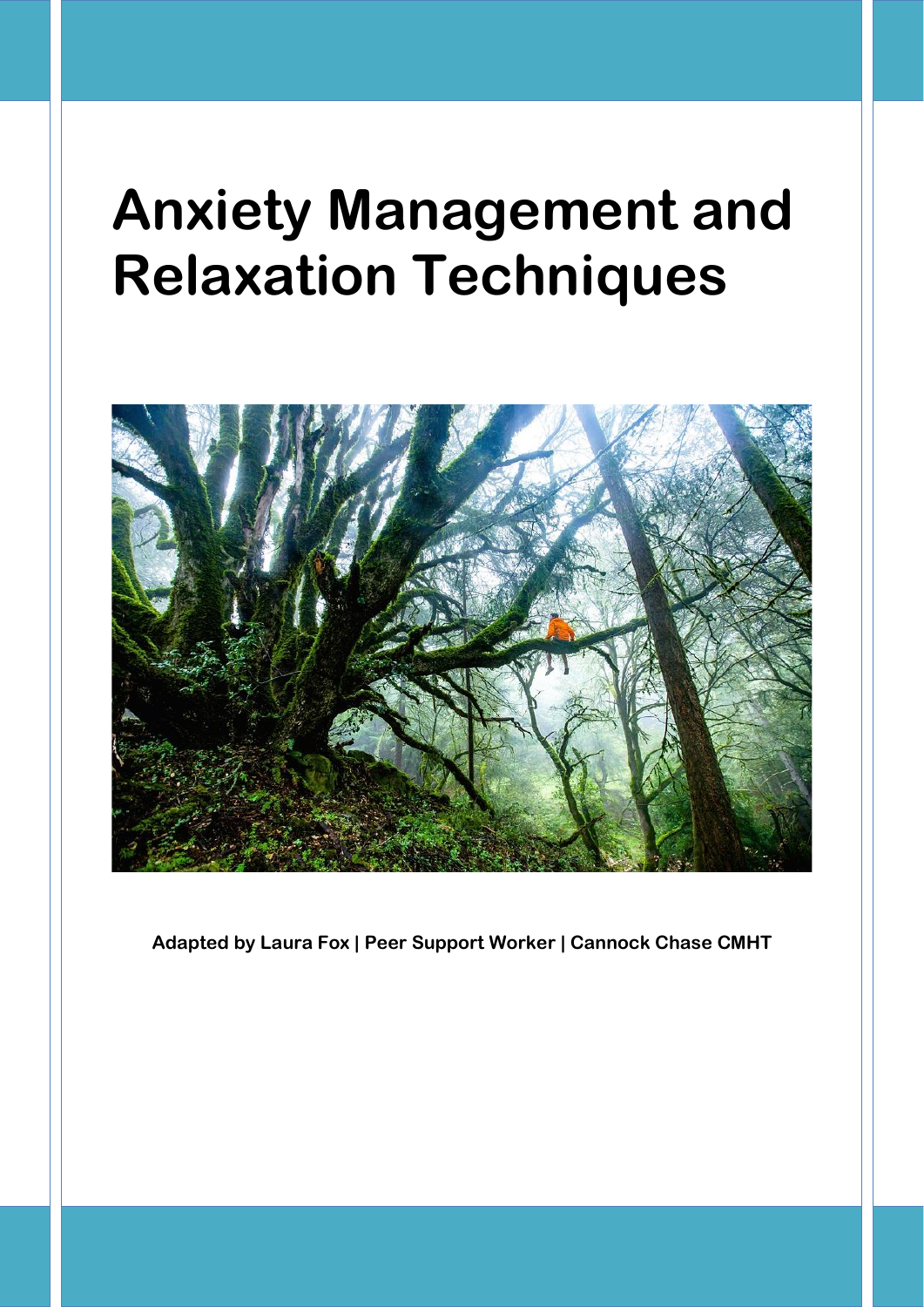### **Why is relaxation important?**

**Anxiety makes the body tense and when this becomes a habit it alerts the nervous system. This makes us think we are in danger which releases stress hormones, such as adrenaline. By making sure the relaxation is part of your daily routine it can help prove to your body that there is no danger as it helps you get used to being relaxed. Relaxation can also help regulate your breathing and think more rationally.**

Adapted from <http://www.nopanic.org.uk/relaxation-technique/>

### **Why is breathing important in relaxation?**

**Hyperventilation accompanies most panic attacks. The body thinks it doesn't have enough oxygen when in reality hyperventilating means that the body is taking in TOO MUCH oxygen. This is why many people with anxiety feel light headed, dizzy, have chest pains, sweat more, feel tired and short of breath. By making sure you are breathing correctly it restores balance to your oxygen and carbon dioxide levels.** 

Adapted from:<http://www.nopanic.org.uk/important-breathe-properly-help-anxiety/>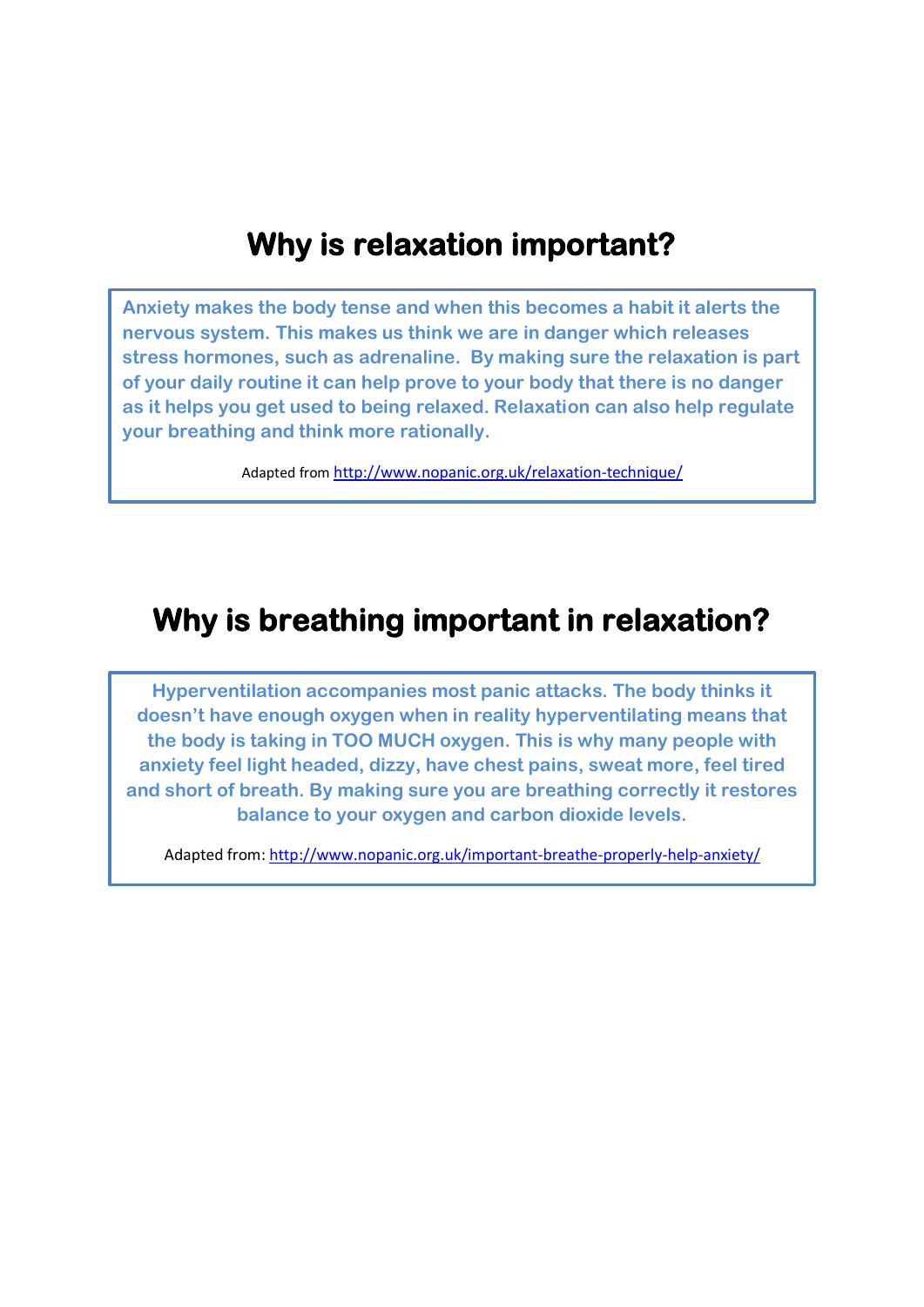# **Simple Relaxation Technique**

**This breathing technique will work best if you make it part of your daily routine. You can complete this exercise sitting, standing or lying down as long as you make sure you are comfortable.**

#### **Before you start:**

**If you are lying down: make sure your arms are a short distance from your sides and that your palms are facing upwards. It works best if your legs are straight or if they are bent make sure your feet are flat on the floor.** 

**If you're sitting down: make sure your arms are resting on the arms of the chair and that the seat is supporting your back.** 

**If you are standing: your feet need to be flat and hip-width apart**

#### **~ Now you are in a comfortable position ~**

**•Breathe as deep as you are comfortable with. They key is to be comfortable so do not force yourself to breathe deeply. Breathe regularly and gently. Close your eyes if this helps to make you feel relaxed.**

**•Breathe in through your nose and out through your mouth.** 

**•When you breathe in count steadily from one to five. Do the same for when you breathe out.**

**•In between breaths do not pause or hold it in. Make sure your breathings flows.**

#### **•Keep doing this for three to five minutes.**

Adapted from: http://www.nhs.uk/Conditions/stress-anxiety-depression/Pages/ways-relievestress.aspx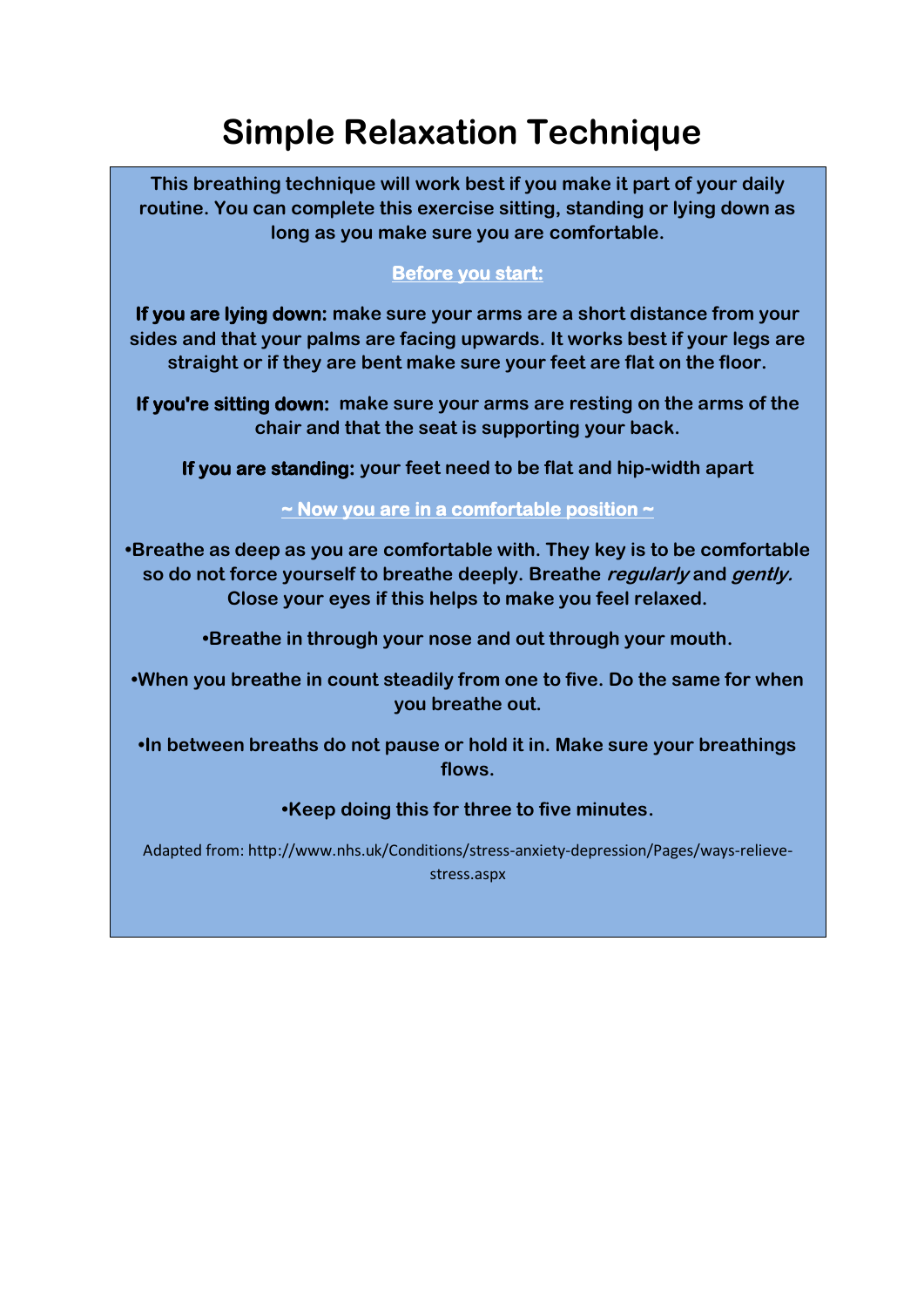## **Square Breathing Technique**

**This is a breathing technique that can be used for relaxation or to help regulate your breathing when you are having a panic attack. It takes practice to develop this skill and you may find that when you first try it during a panic attack that it takes a while to regulate your breathing. As with any relaxation technique, making it a part of your daily routine will help you feel more of a benefit.** 



**Instructional video available at: <https://www.youtube.com/watch?v=mgzhKW08bMQ>**

**Before you start: Make sure you are sitting in a comfortable position – back straight, hands relaxed, feet flat on the floor. Close your eyes if this helps. You can also do this when you are standing e.g. relaxing your arms and hands whilst you are in a queue for the bus or a checkout and you are feeling anxious.** 

- **1. Breathe in and in your head say "In 2, 3, 4"**
- **2. Hold and say in your head "hold 2, 3, 4"**
- **3. Breath out and say in your head "out 2, 3, 4"**
- **4. Hold and say in your head "hold 2, 3, 4"**
- **5. Repeat this process as needed. Count in your head in a way you feel comfortable. Don't force breaths and make sure you are as comfortable as possible. You can do this without other people noticing you are doing square breathing so the breaths don't have to be really deep e.g. if you are doing it to calm your nerves when you are in public.**
- **6. Try to visualise the square in the image above and focus on counting and your breathing. This will be helpful to you if you are feeling very anxious and out of control.**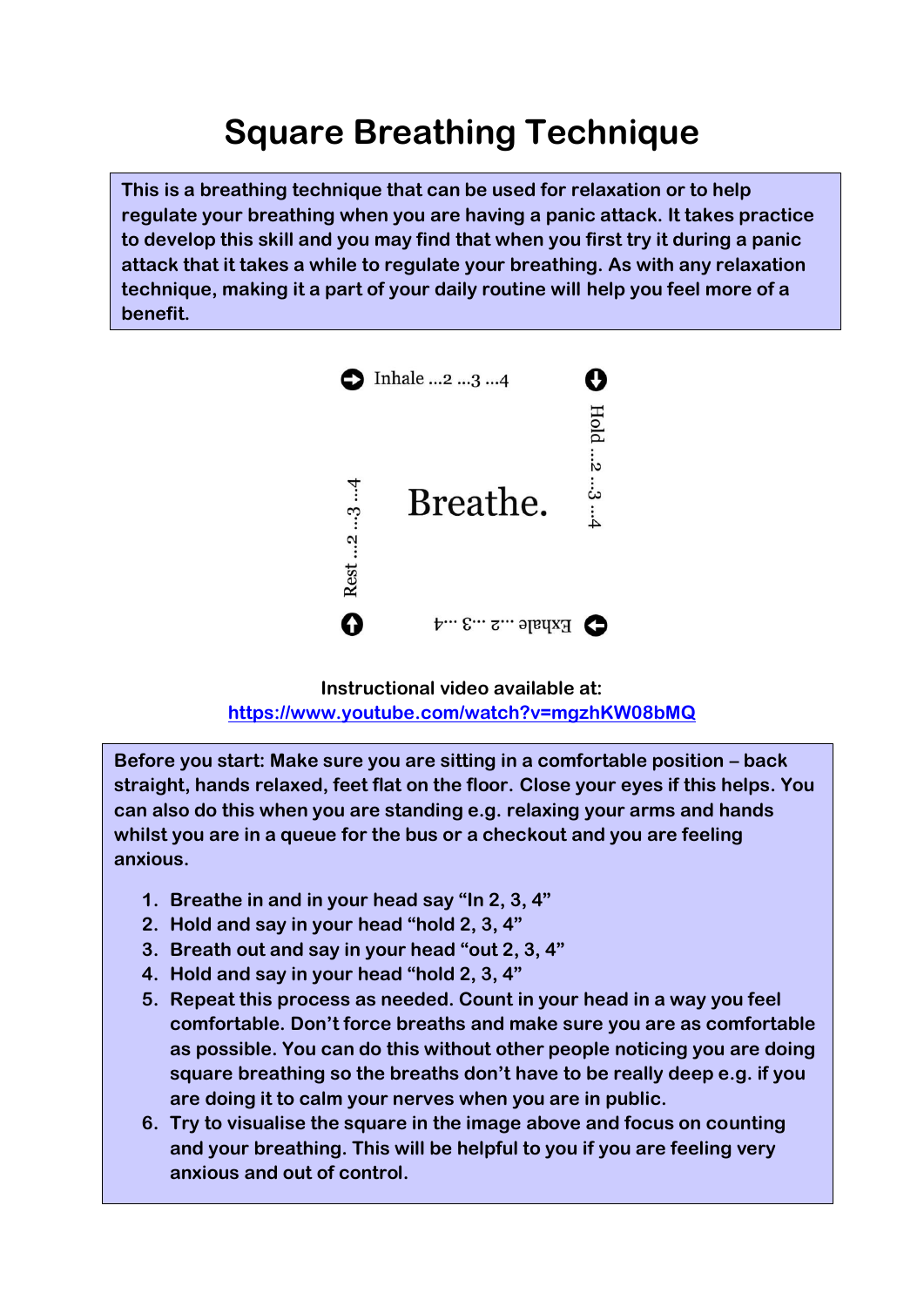### **Diaphragmatic Breathing**

**This exercise is useful for regaining control of your breathing.**

- **1. Place a hand on your stomach and another on your chest**
- **2. Close your eyes and make sure your posture is relaxed.**
- **3. Take 2-3 slow, deep breaths at a time. Try to push out your lower hand with your abdominal muscles. You will find that your lower hand will move more than the hand on your chest the deeper you breathe.**

### **Relaxation for Walking**

#### **Useful for social anxiety**

- **1. Breathe in for three steps**
- **2. Breath out for three steps**
- **3. Relax for three steps**
- **4. Repeat above steps as needed.**

### **Safe Space Technique**

- **1. Find a quiet place where you feel comfortable and won't be distracted. It is best to sit in a chair or lie down.**
- **2. Make sure your posture is relaxed. Take a few moments to get comfortable so your body feels loose and heavy. It can help to focus on how your body meets the chair or bed and to let it completely support your weight.**
- **3. Close your eyes and breathe normally. Don't force your breathing. This step is for you to just concentrate on your breathing for a moment.**
- **4. Think of a word you associate with being comfortable, relaxed and safe. Say this word in your mind each time you breathe out. You can also imagine a place where you feel safe. Do this this imagine sensations of that plae. What can you see, smell, hear etc?**
- **5. Allow yourself to do this for 5 – 15 minutes**
- **6. When you have finished slowly become aware of your surroundings.**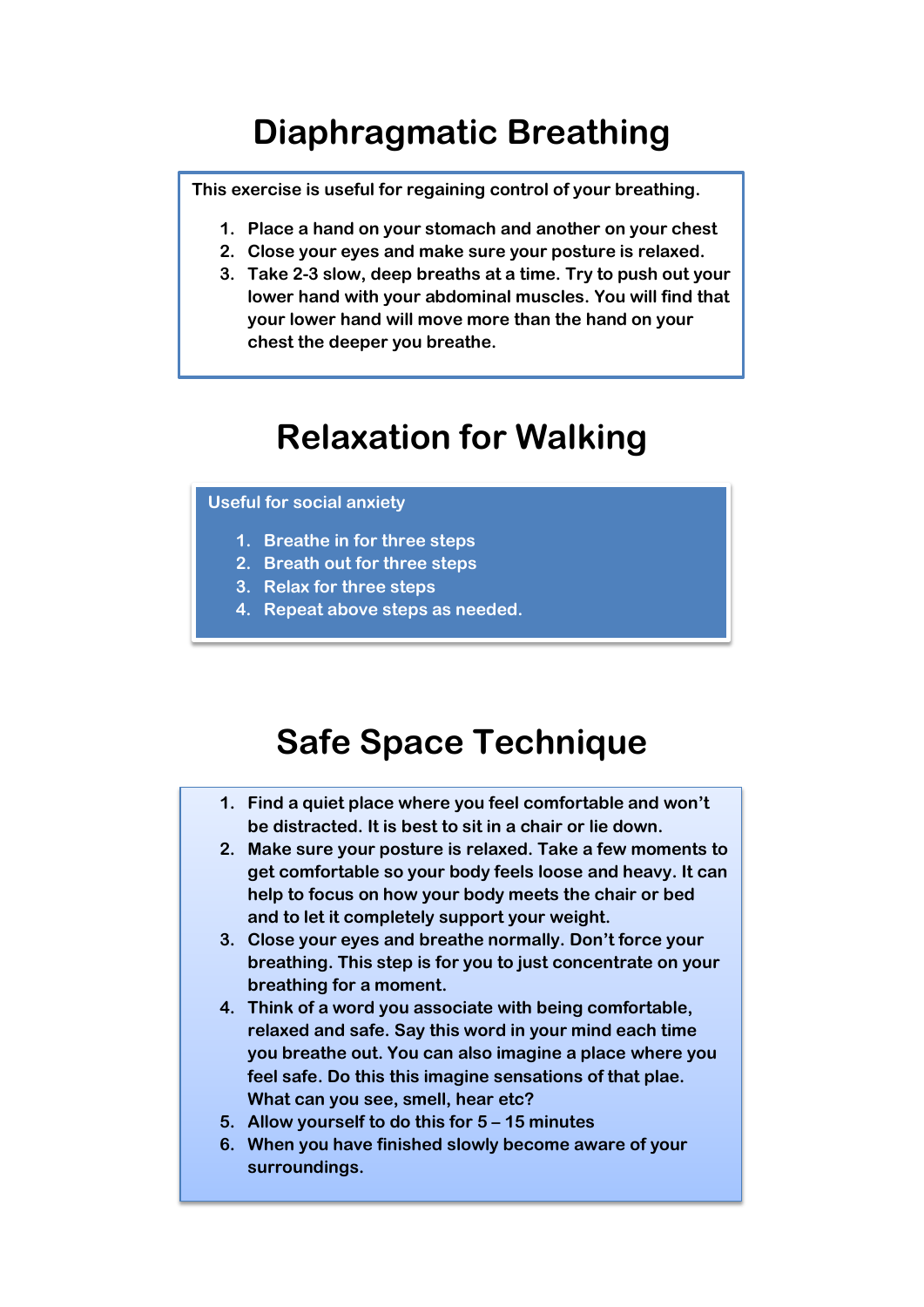### **Grounding**

**This technique is helpful for when you are feeling very overwhelmed by anxiety or having a panic attack. We can feel out of control of our body and surroundings in those situations, almost like we are not really in reality. Grounding can help you "ground yourself back into reality."**

# Tip to help with an anxiety attack

ellisamay:

- Look around you.

- Find 5 things you can see, 4 things you can touch, 3 things you can hear, 2 things you can smell and 1 thing you can taste.

This is called grounding. It can help when you feel like you have lost all control of your surroundings.

#### **Image available from:**

**<https://ifunny.co/fun/00XJwbC63/comments?gallery=tag&query=grounding>**

**Grounding can also be used to help you if you have flashbacks or nightmares. It is all about engaging with the environment, using your five senses and regaining control. It takes some time to practice but if you persevere you will feel the benefit.** 

| DEALING WITH FLASHBACKS                                                                                                                                                                                                       |
|-------------------------------------------------------------------------------------------------------------------------------------------------------------------------------------------------------------------------------|
| > Breathe in a scent not related to your trauma                                                                                                                                                                               |
| > Hold a small stone, shell, piece of smooth wood, worry beads or<br>conker; touch and look at it                                                                                                                             |
| » Move to a safe and comforting body position, like leaning against<br>a wall or curling up                                                                                                                                   |
| » Walk around using self-talk to remind yourself of your name, the<br>date and the words of a positive song or poem                                                                                                           |
| > Listen to calming music                                                                                                                                                                                                     |
| > Use breathing and relaxation techniques: keep your eyes open<br>and concentrate on noticing each inhalation and exhalation.                                                                                                 |
| > Use a grounding phrase to say to yourself, like<br>I am safe right now, this trauma is in the past                                                                                                                          |
| o de constituída de la campa de la constituída de la constituída de la constituída de la constitución de la constituída de la constituída de la constituída de la constituída de la constituída de la constituída de la const |

dissociative-identity-disorder.net/wiki/Grounding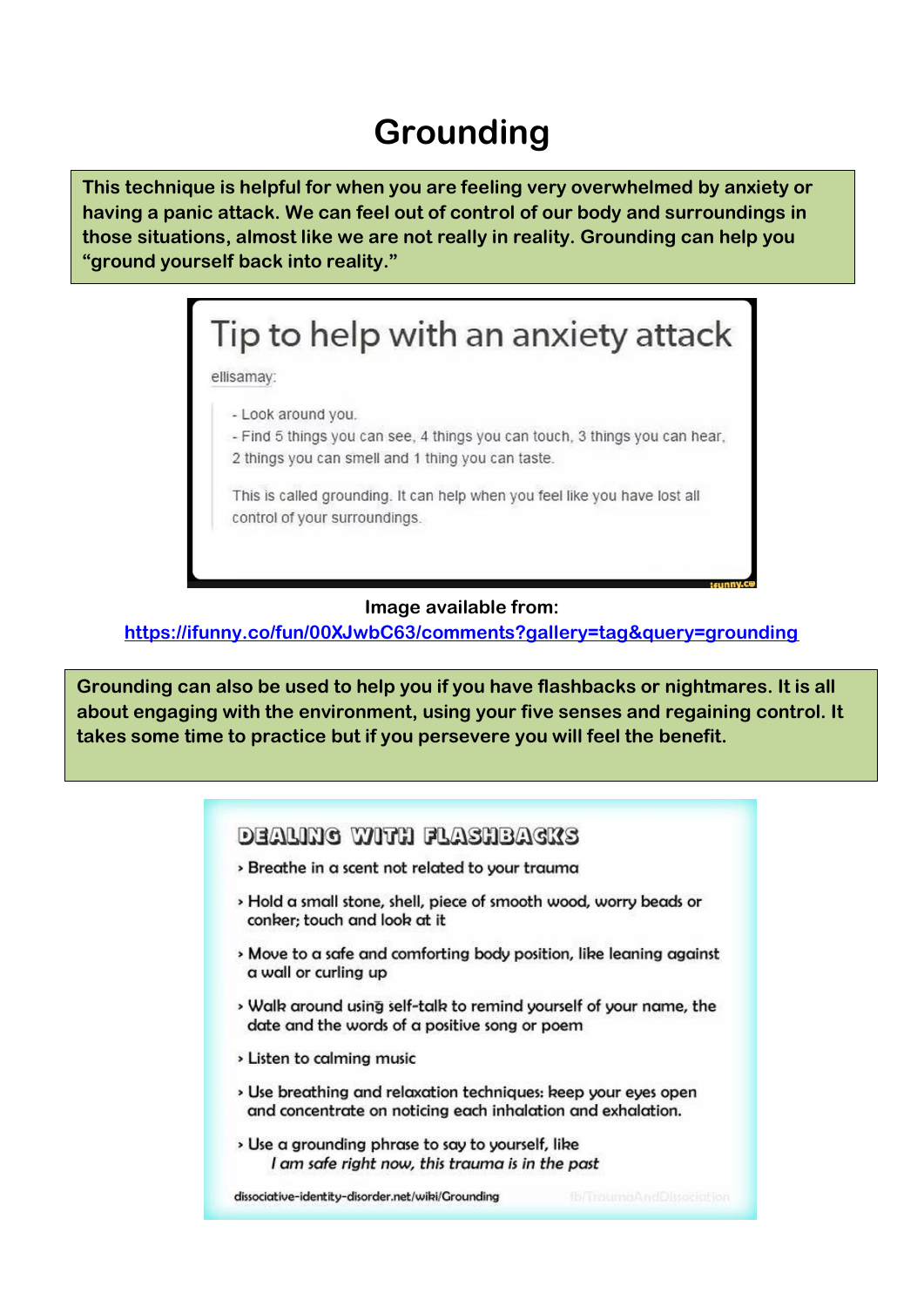

**Image available at: http://www.womenwithptsdunited.org/groundingtechniques---relaxation.html**

Some distractions: Count backwards from 100 by 3's. 100,97, 94 Recite the lyrics to your favorite song or favorite poem.<br>Recite the alphabet backwards. Count how many letters are in the sentence 'This will pass.'<br>Recite the alphabet, skipping every other letter. A, C, E.. Count how many letters are in the sentence 'I will be okay.'<br>Think of five songs that don't have the song title in the lyrics. Count by tens. 10, 20, 30...

**Image available at: https://31.media.tumblr.com/7ed10d62877d771ea27ed6f839852ed8/tumblr\_i nline\_nkpemqcRlQ1tnwk9b.jpg**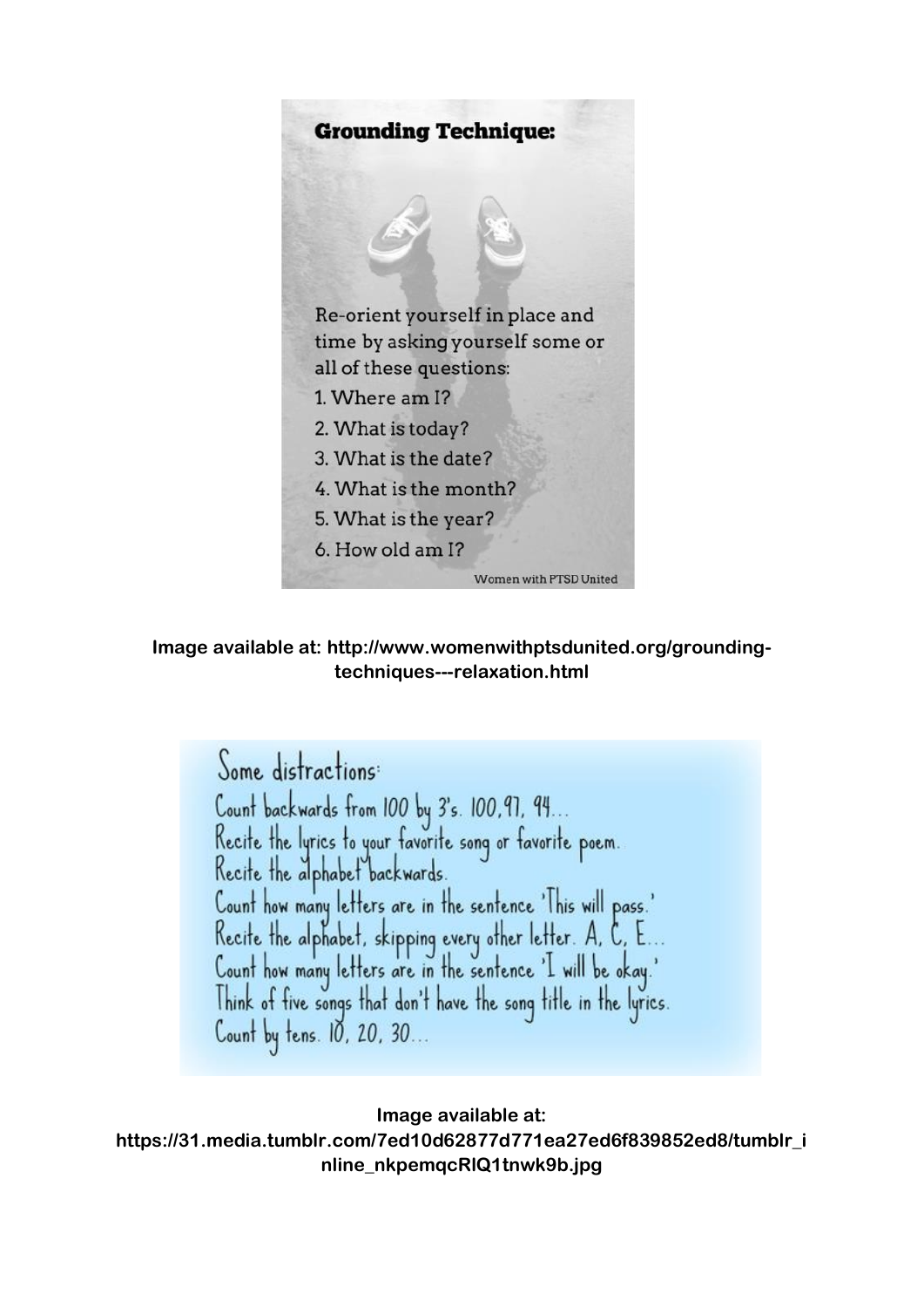### **Getting the body used to the difference between tension and relaxation**

**When you have been struggling with anxiety it can be hard to remember a time when you felt relaxed. This deep muscle relaxation exercise can help your body recognise the difference between feeling relaxed and tense.** 

**The following is from:<http://www.nopanic.org.uk/relaxation-technique/>**

#### **With each body part:**

- **Start now and count steadily to ten, notice the tension.**
- **Relax the body part you are focusing on.**
- **Notice the difference between tension and relaxation in this body part**
- **Keep focusing on the word relax**.

#### **Body parts to do this exercise with:**

- **1. Begin with The muscles in your hands and forearms: You tense these muscles by clenching your fists as tightly as you can.**
- **2. The muscles in your upper arms: You tense these muscles by bending your arms at the elbows and trying to touch your wrists to your shoulders.**
- **3. The muscles in the back of your arms: You tense these muscles by straightening your arms as hard as you can.**
- **4. The muscles in your shoulders: You tense these muscles by shrugging your shoulders tightly into your neck.**
- **5. The muscles in your neck: You tense these muscles by pressing your head back as far as you can.**
- **6. The muscles in your forehead: You tense these muscles by raising your eyebrows as though enquiring.**
- **7. The muscles in your brows and eyelids: You tense these muscles by frowning and squeezing your eyes tightly shut.**
- **8. The muscles in your jaw: You tense these muscles by clenching your teeth as hard as you can.**
- **9. The muscles in your tongue and throat:You tense these muscles by pushing your tongue against the roof of your mouth.**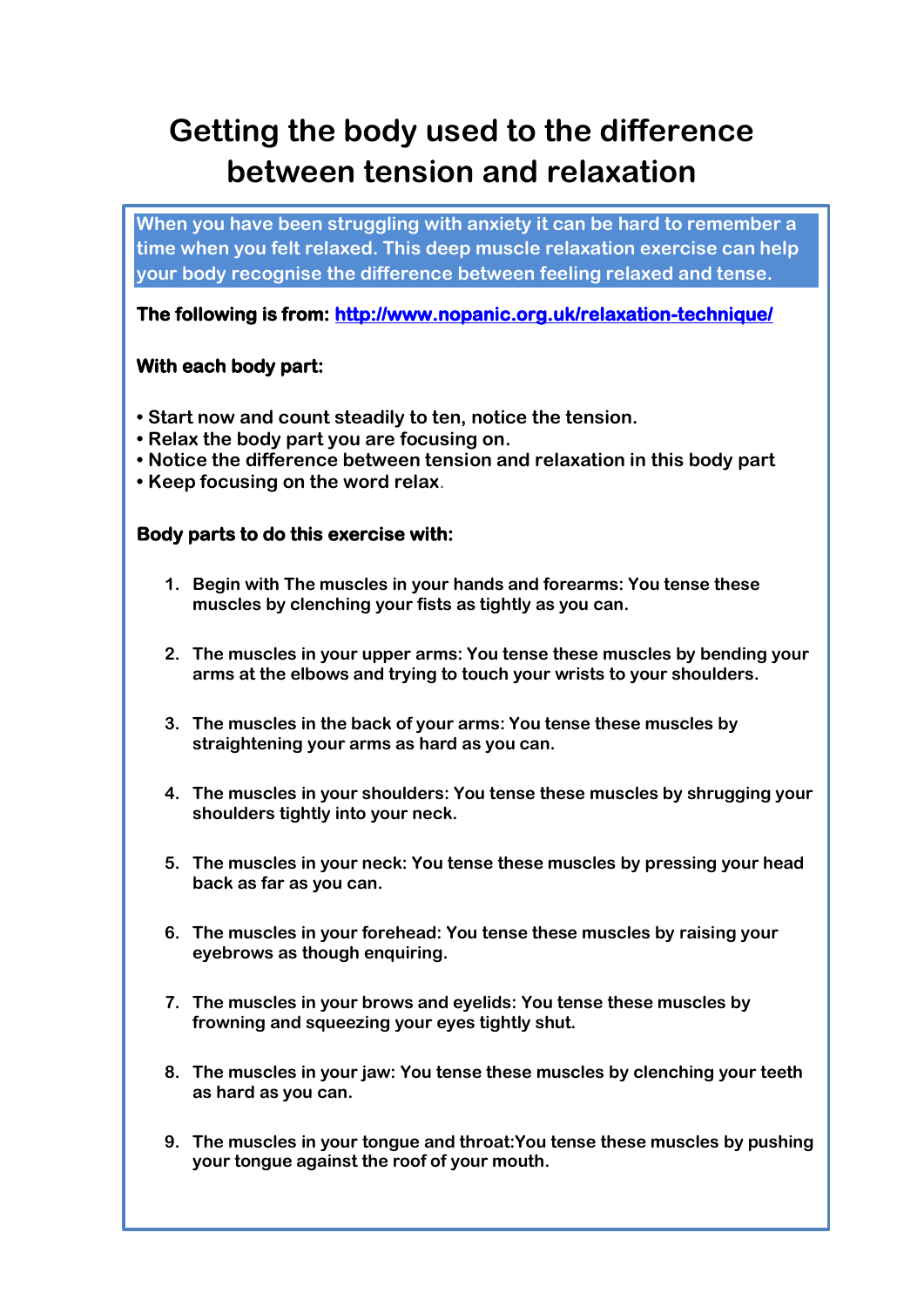**10. The muscles in your lips and face: You tense these muscles by pressing your lips together tightly.**

**11. The muscles in your chest: You tense these muscles by taking a deep breath and holding it.**

**12. The muscles in your stomach. You tense these muscles by making your stomach muscles hard as though expecting a punch.**

**13. The muscles in your hips and lower back: You tense these muscles by arching your back and clenching your buttocks.**

**14. The muscles in your legs and feet: You tense these muscles by straightening your legs and pointing your toes down.**

**Now completely relax for 10-15 minutes and let the feeling of relaxation spread throughout the whole of your body. Keep focusing on the word relax and enjoy that feeling of deep relaxation. Try and return to your daily activities keeping the body as relaxed as you can**